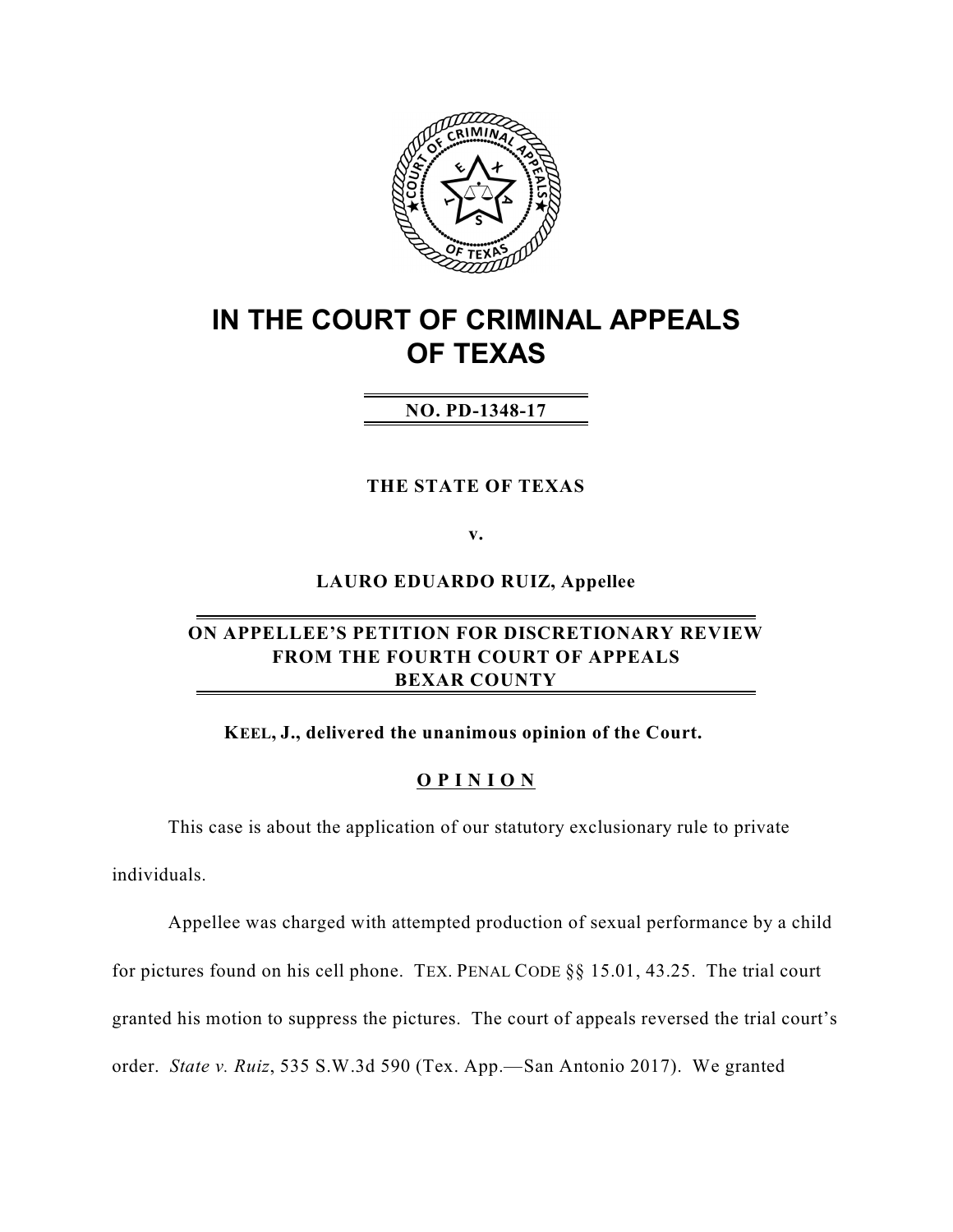Appellee's petition for discretionary review to consider whether the court of appeals misapplied the standard of review and failed to indulge every presumption in favor of the trial court's ruling. We affirm the judgment of the court of appeals.

#### **Facts**

Appellee was a substitute teacher at a private high school. Students reported that he was using his cell phone to take pictures up the skirts of female students. The dean and vice principal summoned Appellee to the office and questioned him about the allegations. He became nervous and began fidgeting with his phone. Concerned that he might delete incriminating information from his phone, the dean asked Appellee to place the phone on the desk, and he did.

When Principal Gilbert Saenz joined the meeting, Appellee admitted that he "had a problem." Saenz scrolled through the photos on Appellee's phone and saw images of the legs of girls who were dressed in the school uniform. Saenz allowed Appellee to retrieve some information from his phone and then placed the phone in an envelope and turned it over to the police. Police obtained a series of search warrants for the phone and found incriminating images taken from underneath students' skirts.

Appellee moved to suppress the evidence from his phone because Saenz did not have either his consent or a warrant to search the phone. Appellee argued that Saenz's warrantless search of the phone violated the Fourth Amendment and that the evidence should be suppressed under Code of Criminal Procedure Article 38.23. The trial court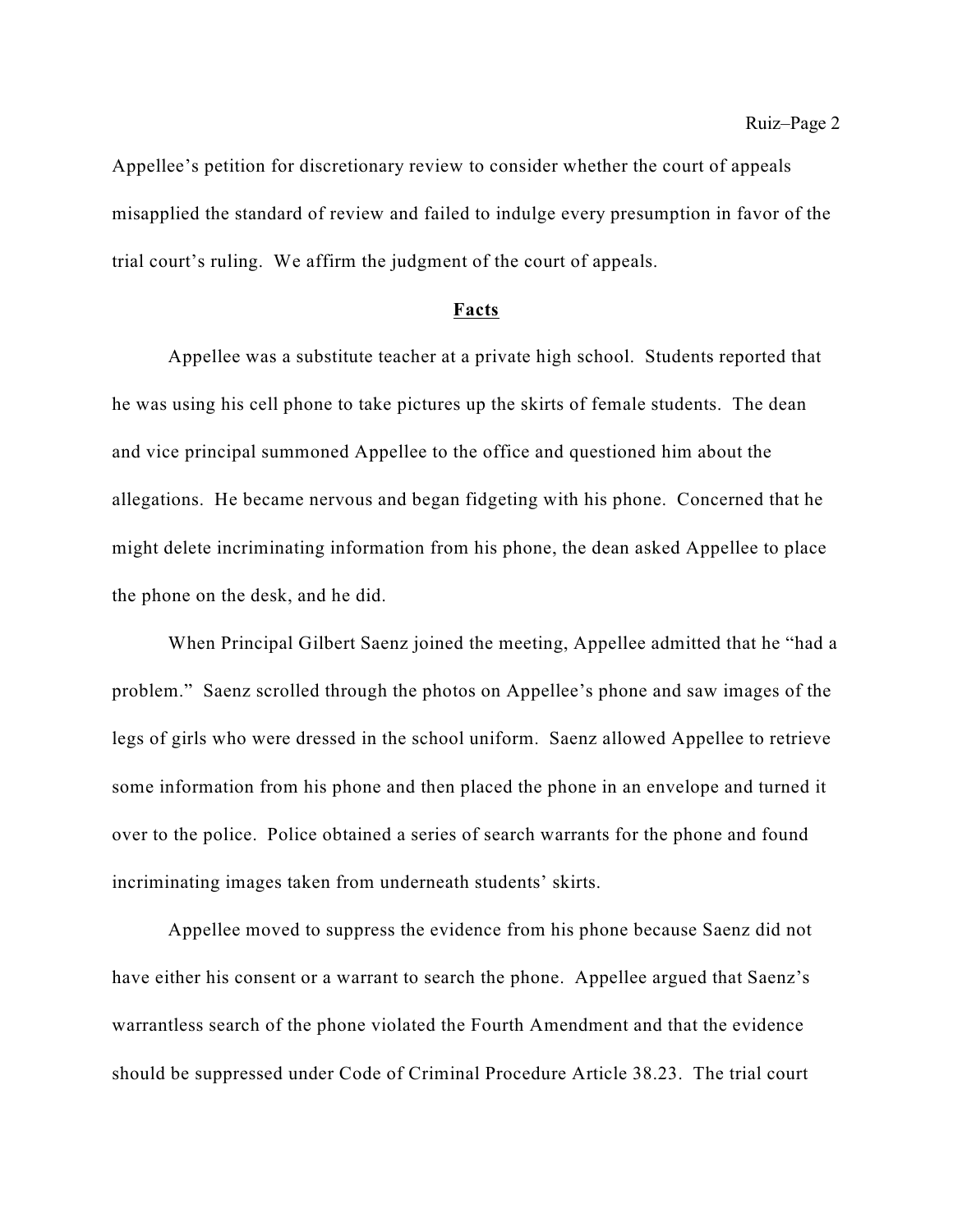agreed and suppressed the evidence as fruit of the poisonous tree because the affidavits supporting the warrants included information that Saenz obtained when he searched the phone without a warrant and without any exception to the warrant requirement. The State appealed.

#### **Court of Appeals**

The court of appeals held that the Fourth Amendment does not apply to the actions of private individuals who are not acting as government agents. *Ruiz*, 535 S.W.3d at 594. It considered whether Appellee met his burden to prove that Saenz otherwise violated the law in obtaining the evidence. *Id*. The court noted that Appellee's motion to suppress did not allege that Saenz violated the law, the trial court did not make a finding related to the violation of any laws, and "the record does not support that Saenz violated any state or federal law that would require suppression in this case." *Id*. at 597. Concluding that Appellee did not meet his burden of proving that Saenz violated the law in searching and seizing the phone, the court of appeals reversed the trial court's order. *Id*. at 598.

#### **Standard of Review**

We review a motion to suppress under a bifurcated standard of review. *Valtierra v. State*, 310 S.W.3d 442, 447 (Tex. Crim. App. 2010). We give almost total deference to the trial court's findings of fact and review *de novo* the application of the law to the facts. *Id.* We view the record in the light most favorable to the trial court's ruling and uphold the ruling if it is supported by the record and is correct under any theory of the law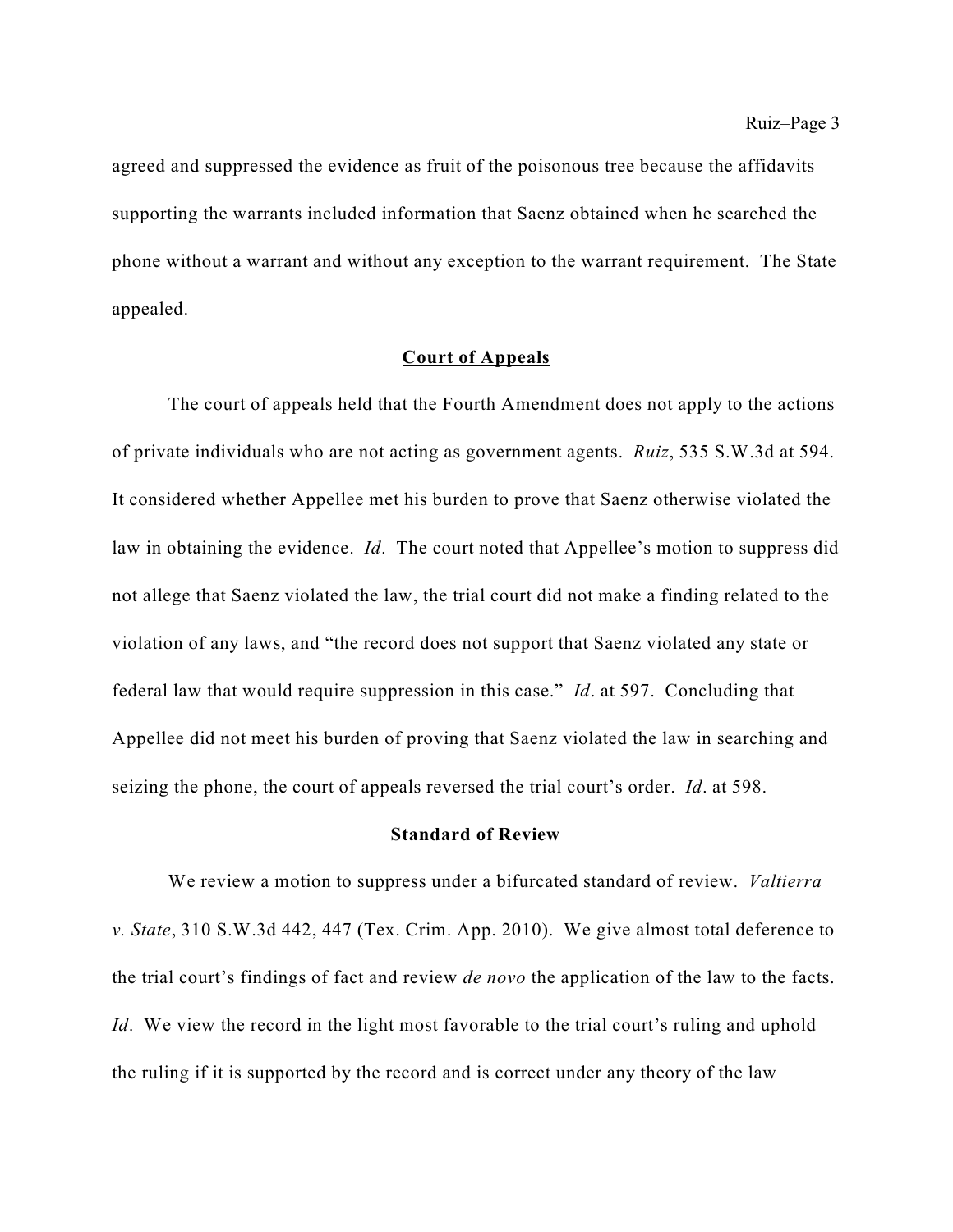applicable to the case. *Id*. at 447-48.

#### **Analysis**

Appellee argues that the evidence in this case must be suppressed because a police officer in Saenz's shoes could not have legally searched Appellee's phone. He relies on Texas Code of Criminal Procedure Article 38.23 and *Miles v. State*, 241 S.W.3d 28 (Tex. Crim. App. 2007). He claims that the effect of *Miles* is to apply "the Fourth Amendment warrant requirement – and the exceptions to that requirement – to the conduct of private persons." (quoting *Pitonyak v. State*, 253 S.W.3d 834, 850 (Tex. App.— Austin 2008, pet. ref'd)). We reject his argument because (1) the Fourth Amendment does not apply to the actions of private individuals, (2) reading Article 38.23 to apply the Fourth Amendment to private individuals would lead to an absurdity, and (3) the context of *Miles*'s holding does not support Appellee's reading of it.

Appellee argues in the alternative that the evidence had to be suppressed because Saenz committed breach of computer security when he scrolled through the phone's photos. TEX. PENAL CODE § 33.02(a). He failed to disprove the statutory defense to that crime, however, so the evidence will not be suppressed on that basis, either.

#### **Fourth Amendment**

The Fourth Amendment "was intended as a restraint upon the activities of sovereign authority, and was not intended to be a limitation upon other than governmental agencies." *Burdeau v. McDowell*, 256 U.S. 465, 475 (1921). "It has, of course, been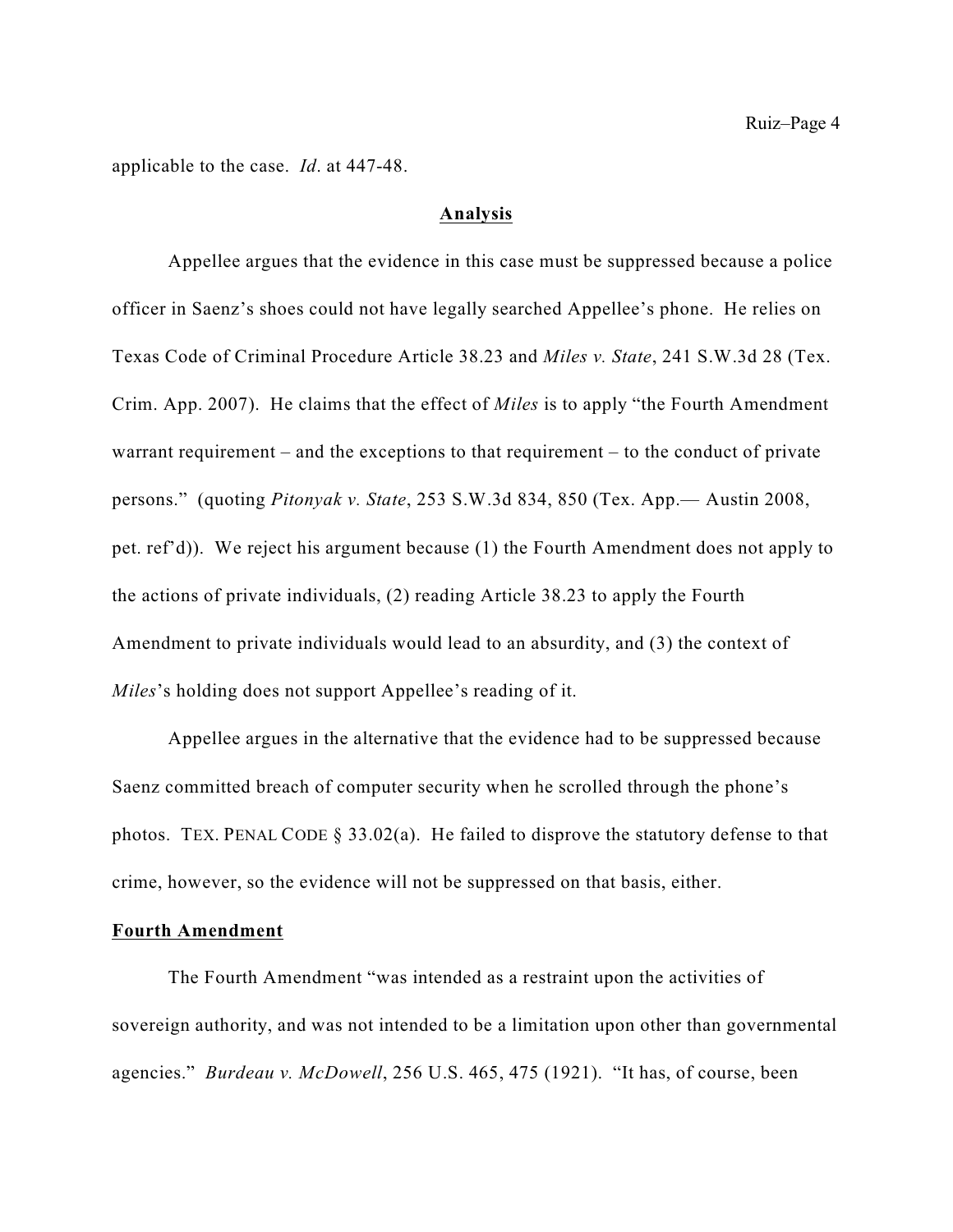settled since *Burdeau v. McDowell*, that a wrongful search or seizure conducted by a private party does not violate the Fourth Amendment and that such private wrongdoing does not deprive the government of the right to use evidence that it has acquired lawfully." *Walter v. U. S.*, 447 U.S. 649, 656 (1980) (citation omitted). "The exclusionary rule under the Fourth Amendment applies only to governmental action." *Gillett v. State*, 588 S.W.2d 361, 363 (Tex. Crim. App. 1979) (*en banc*). The Constitution is a restraint on government. Other laws restrain individuals.

#### **Article 38.23**

Article 38.23 reads in pertinent part as follows:

No evidence obtained by an officer or other person in violation of any provisions of the Constitution or laws of the State of Texas, or of the Constitution or laws of the United States of America, shall be admitted in evidence against the accused on the trial of any criminal case.

TEX. CODE CRIM. P. art. 38.23(a). Its "other person" provision has supported suppression of evidence obtained by private individuals in violation of criminal laws.

For example, in *State v. Johnson*, 939 S.W.2d 586, 587 (Tex. Crim. App. 1996), we upheld the trial court's suppression of evidence obtained by private parties via a series of burglaries. We reasoned that Article 38.23 means "only what it says: that evidence illegally obtained by an 'officer or other person' ought [to] be suppressed." *Id*. at 588. We cited the burglary statute, Texas Penal Code section 30.02, as the law violation that required suppression of the evidence. *Id*. at 587.

*Johnson* observed that an exclusionary "statute that solely proscribed the use of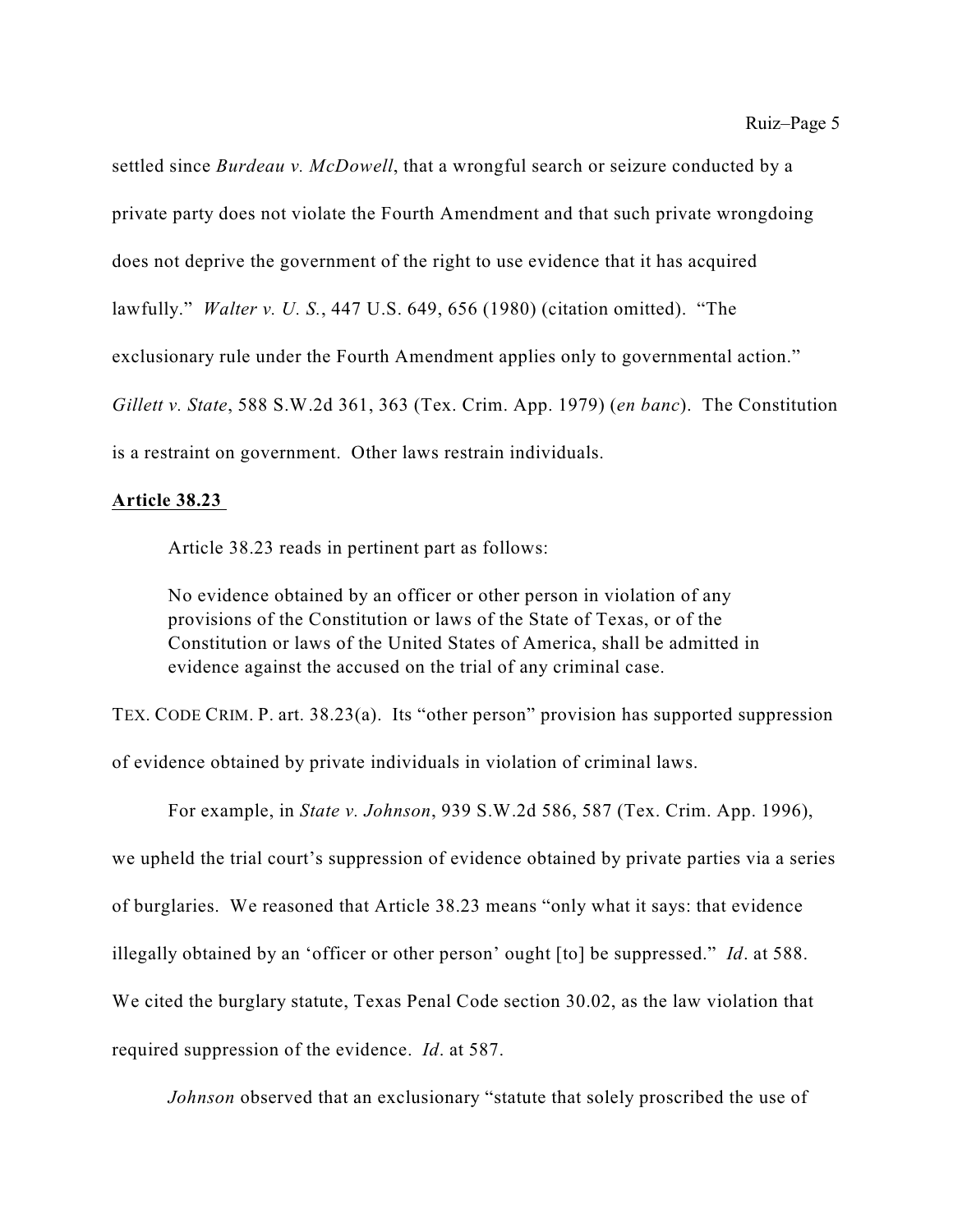evidence at trial obtained by a private person in violation of the United States

Constitution would be logically absurd because, under our law, actions of private persons do not fall under the purview of the United State Constitution." *Id*. at 588. We agree and add that a private person cannot comply with the Fourth Amendment, either, to the extent that he cannot get a search warrant. *See* TEX. CODE CRIM. PROC. art. 18.01(a) (defining a search warrant as an order "directed to a peace officer").

Our opinion in *Miles*, however, could be read to imply that a private person can violate the constitution:

[I]f an officer violates a person's privacy rights by his illegal conduct making the fruits of his search or seizure inadmissible in a criminal proceeding under Article 38.23, that same illegal conduct undertaken by an "other person" is also subject to the Texas exclusionary rule. If the police cannot search or seize, then neither can the private citizen.

241 S.W.3d at 36. That implication was unnecessary to *Miles*'s holding because the case did not raise the possibility of a constitutional violation by a private individual. Rather, *Miles* addressed whether evidence obtained by a tow truck driver had to be suppressed because he committed traffic violations in order to get the evidence. 241 S.W.2d at 29.

*Miles* held that if evidence is obtained in violation of a criminal law, it may not be suppressed if the private citizen's actions mirrored proper, reasonable police action such as traffic violations during a pursuit. *Id*. at 45. "Only those acts which violate a person's privacy rights or property interests are subject to the state or federal exclusionary rule." *Id*. at 35 n.33. Because the tow truck driver's traffic violations did not infringe Miles's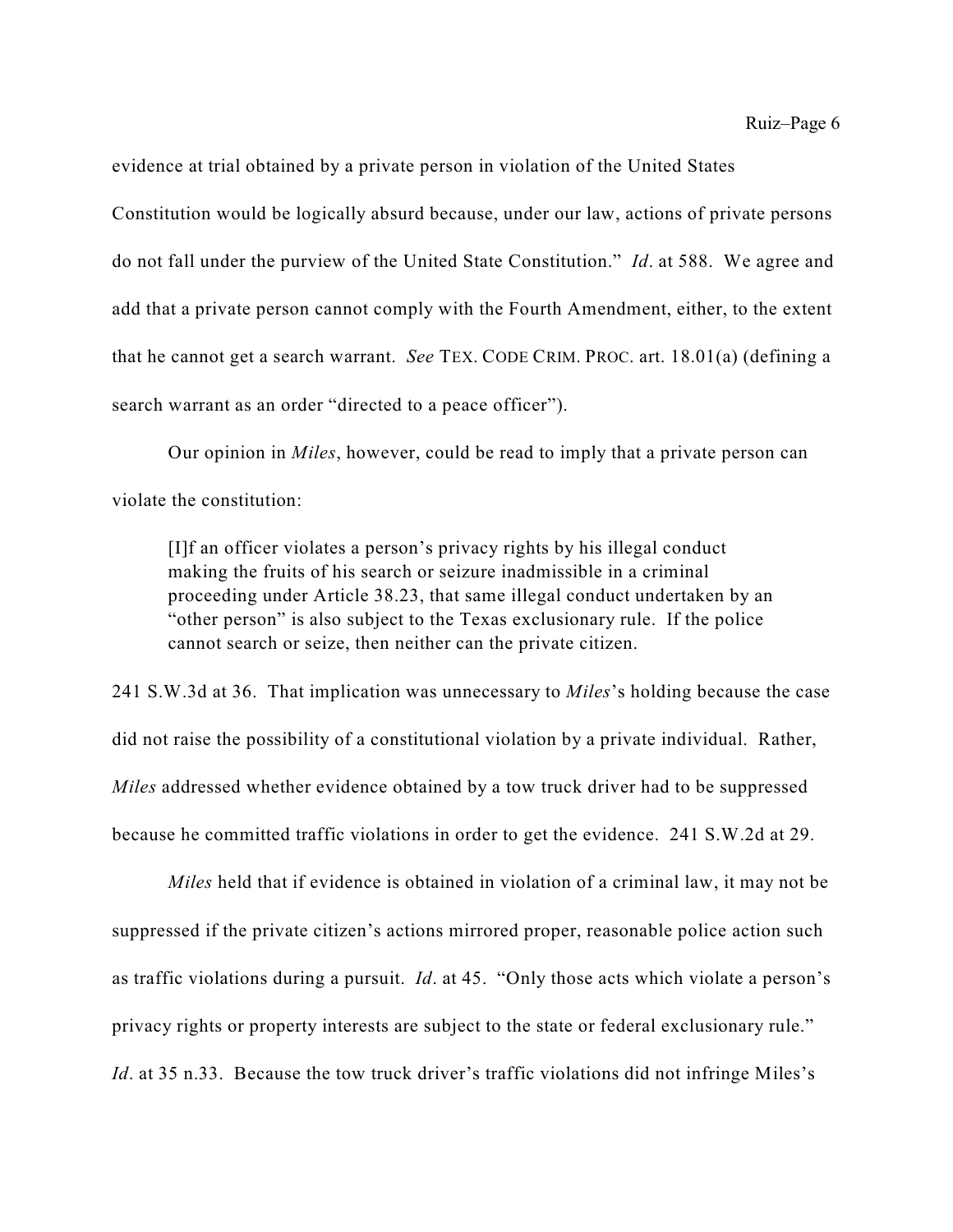property or privacy rights, they did not trigger Article 38.23. *Id*. The *Miles* "rule" – that a private person cannot do what a police officer cannot do – arose in the context of alleged violations of criminal laws rather than alleged violations of the Constitution, and it should be limited to that context.

Such a limitation is supported by *Miles*'s use of its rule to explain the outcome of four other cases, all of which, like *Miles*, dealt with alleged criminal law violations by private individuals. *Miles*, 241 S.W.3d at 39. *See Stone v. State*, 574 S.W.2d 85 (Tex. Crim. App. 1978) (Stone challenged the admissibility of photos on grounds that they had been stolen by his babysitter); *Cobb v. State*, 85 S.W.3d 258 (Tex. Crim. App. 2002) (Cobb challenged the admissibility of knives on grounds that his father stole them); *Johnson*, 939 S.W.2d 586 (Johnson successfully suppressed evidence acquired by his stepsons who committed burglary to get it); and *Jenschke v. State*, 147 S.W.3d 398 (Tex. Crim. App. 2004) (Jenschke succeeded in suppressing evidence obtained by private individuals who burglarized his truck).

Appellee claims that the *Miles* rule also explains the outcome in *Baird v. State*, 398 S.W.3d 220 (Tex. Crim. App. 2013). Like the foregoing cases, however, the issue in *Baird* was whether evidence obtained by a private individual had to be suppressed because of criminal law violations; the issue was not whether the private individual violated the Fourth Amendment. *Id*. at 222. Appellee cites no case – and we have found none – in which evidence was suppressed under Article 38.23 for a Fourth Amendment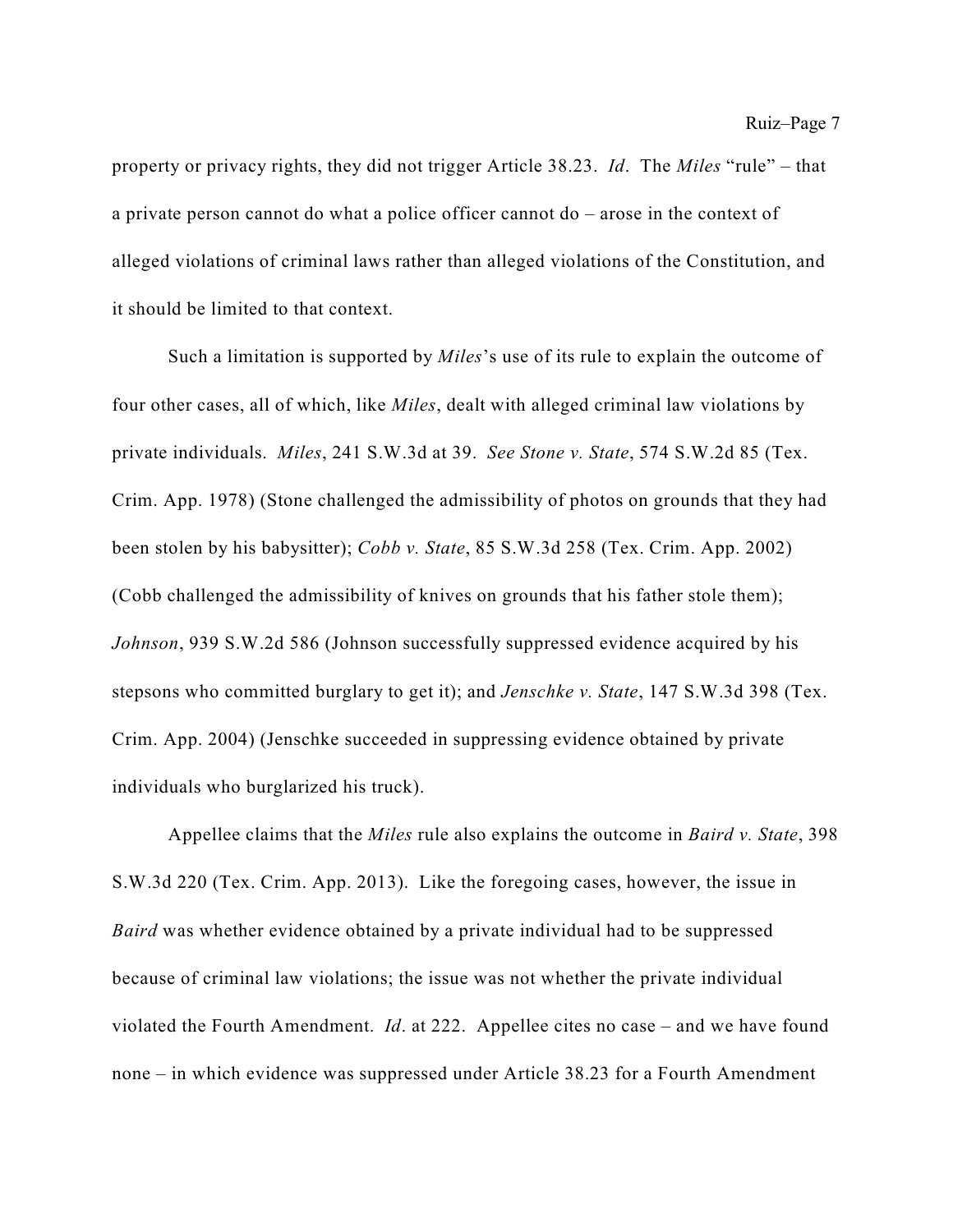violation by a private individual acting in a private capacity.

We disavow the idea that Article 38.23 extends the Fourth Amendment to private citizens acting in a private capacity. We reaffirm that the Fourth Amendment is a restraint on government and that it does not apply to private individuals who are acting as such. The court of appeals correctly held that Saenz's search of Appellee's phone was not a violation of the Fourth Amendment because Saenz was acting as a private individual when he looked at the pictures.

#### **Breach of Computer Security**

Appellee argues in the alternative that Saenz's search of the phone was a breach of computer security. Appellee had the burden of showing a statutory violation that would require suppression of evidence under Article 38.23. *State v. Robinson*, 334 S.W.3d 776, 779 (Tex. Crim. App. 2011). He did not meet that burden.

"A person commits an offense if the person knowingly accesses a computer, computer network, or computer system without the effective consent of the owner." TEX. PENAL CODE § 33.02. It is a defense to breach of computer security that the accused "acted with the intent to facilitate a lawful seizure or search of, or lawful access to, a computer, computer network, or computer system for a legitimate law enforcement purpose." TEX. PENAL CODE§ 33.02(e).

The trial court found that Saenz accessed the phone without Appellee's consent. The trial court made no findings about Saenz's intent in accessing the phone, and the